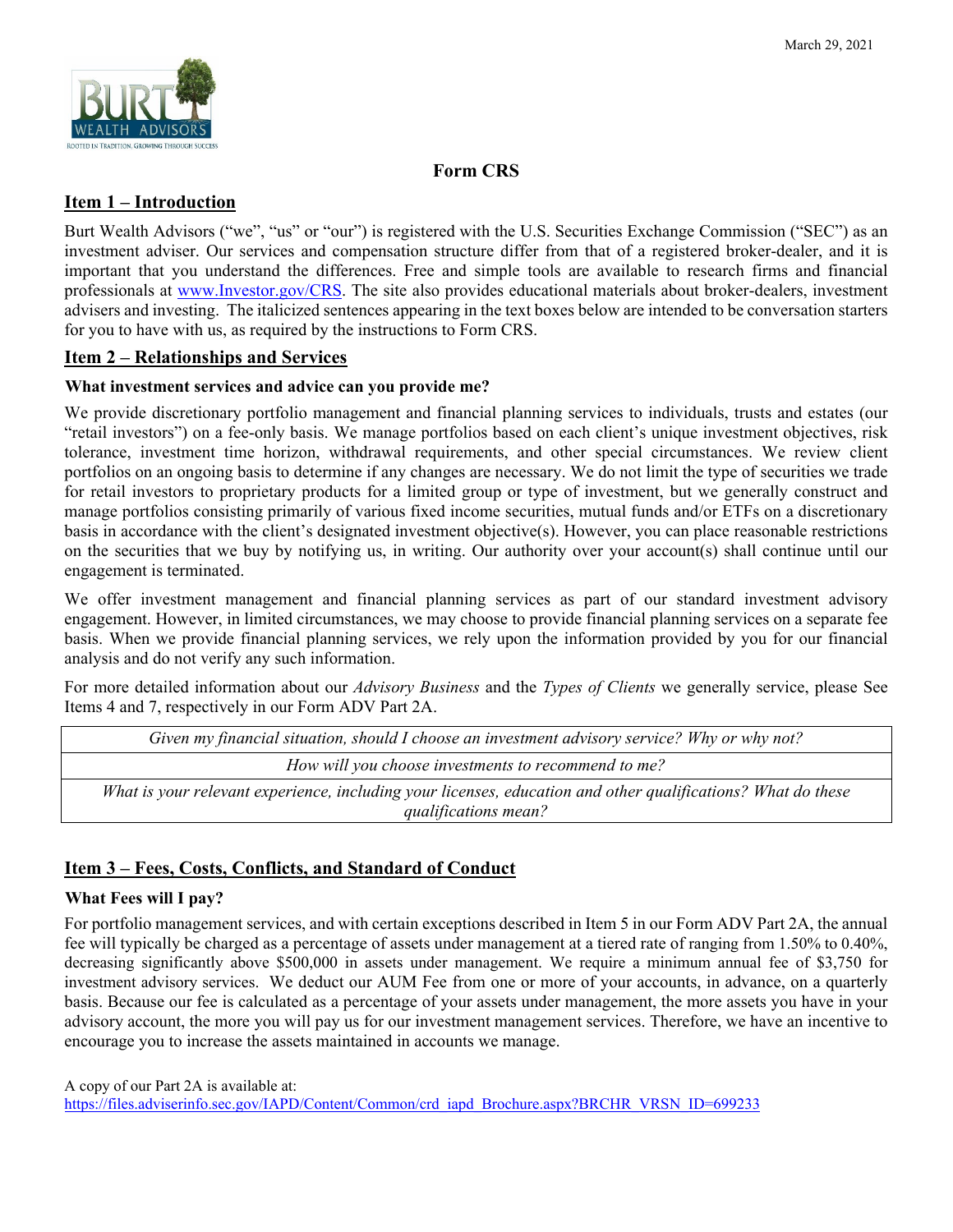Should we offer our Financial Planning services on a fixed fee basis, the fee is generally between \$2,000 and \$10,000. The fee for subsequent work shall be agreed to prior to commencing the engagement.

Your investment assets will be held with a qualified custodian. If you are assets are invested in mutual funds, ETF's, or other registered and unregistered investment companies, you will bear your pro rata share of the investment management fees and such fees are described in each fund's prospectus or other offering documents, which are in addition to the fees that you pay us. Custodians generally charge transaction fees for effecting certain securities transactions. Our current primary custodian, Charles Schwab and Co., Inc. does not charge any transaction fees for domestic equity trades, exchange traded funds (ETF's) and some fee-waived mutual funds. You will pay fees and costs whether you make or lose money on your investments. Fees and costs will reduce any amount of money you make on your investments over time. Please make sure you understand what fees and costs you are paying.

For more detailed information about our fees and costs related to our management of your account, please See Item 5 in our ADV Part 2A.

*Help me understand how these fees and costs might affect my investments. If I give you \$10,000 to invest, how much will go to fees and costs, and how much will be invested for me?* 

### **What are your legal obligations to me when acting as my investment adviser?**

*When we act as your investment adviser*, we must act in your best interest and not put our interest ahead of yours. At the same time, the way we make money creates some conflicts with your interests. You should understand and ask us about these conflicts because they can affect the investment advice we provide you. As an example, we may recommend a particular custodian to custody your assets, and we may receive support services and/or products from that same custodian, certain of which assist us to better monitor and service your account while a portion may be for the benefit of our firm. In addition, we may recommend rollovers out of employer-sponsored retirement plans into individual retirement accounts that we manage for an asset-based fee. If we don't currently manage your account held with your employer's plan, this will increase our compensation.

*How might your conflicts of interest affect me, and how will you address them?* 

For more detailed information about our conflicts of interest, please review our Form ADV Part 2A.

### **How do your financial professionals make money?**

Our financial professionals are compensated on a salary basis and are eligible to receive additional income in the form of annual bonuses and profit distributions. Some of this additional compensation may be contingent upon the acquisition of new clients and the assets under management. This presents a conflict of interest, as this incentivizes our financial professionals to recommend that you place additional assets under our management. You should discuss your financial professional's compensation directly with your financial professional.

## **Item 4 – Disciplinary History**

### **Do you or your financial professionals have legal or disciplinary history?** No.

We encourage you to visit www.Investor.gov/CRS to research our firm and our financial professionals. Furthermore, we encourage you to as your financial professional: *As a financial professional, do you have any disciplinary history? If so, for what type of conduct?*

# **Item 5 – Additional Information**

Additional information about our firm is available on the SEC's website at www.adviserinfo.sec.gov. You may contact our Chief Compliance Officer at any time to request a current copy of your ADV Part 2A or our *relationship summary*. Our Chief Compliance Officer may be reached by phone: (301) 770-9880.

| Who is my primary contact person?                                          |
|----------------------------------------------------------------------------|
| Is he or she a representative of an investment adviser or broker-dealer?   |
| Who can I talk to if I have concerns about how this person is treating me? |

A copy of our Part 2A is available at:

https://files.adviserinfo.sec.gov/IAPD/Content/Common/crd\_iapd\_Brochure.aspx?BRCHR\_VRSN\_ID=699233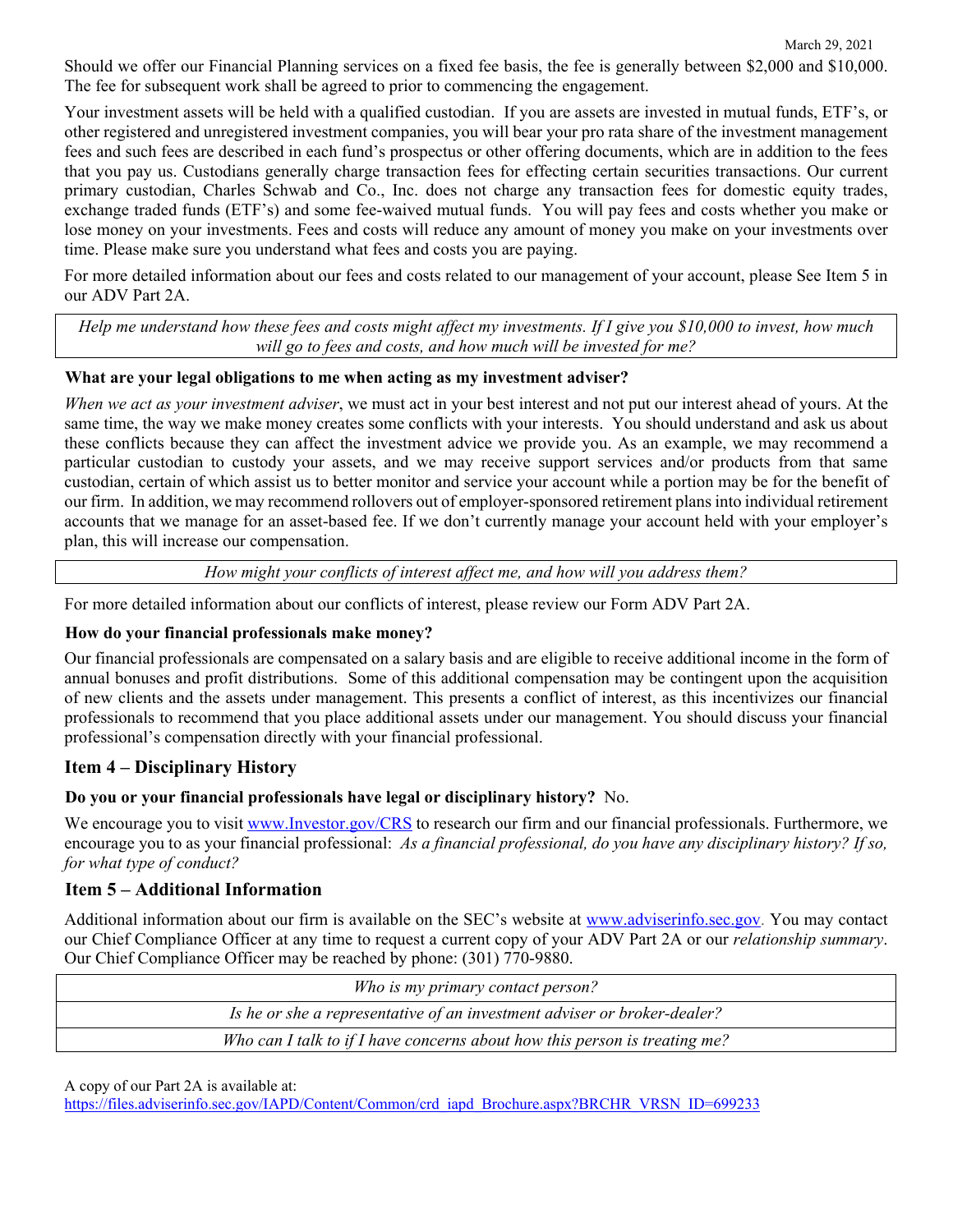# **Item 1 – Introduction**

Burt Wealth Advisors ("we", "us" or "our") is registered with the U.S. Securities Exchange Commission ("SEC") as an investment adviser. Our services and compensation structure differ from that of a registered broker-dealer, and it is important that you understand the differences. Free and simple tools are available to research firms and financial professionals at www.Investor.gov/CRS. The site also provides educational materials about broker-dealers, investment advisers and investing. The italicized sentences appearing in the text boxes below are intended to be conversation starters for you to have with us, as required by the instructions to Form CRS.

# **Item 2 – Relationships and Services**

### **What investment services and advice can you provide me?**

We provide discretionary portfolio management and financial planning services to individuals, trusts and estates (our "retail investors") on a fee-only basis. We manage portfolios based on each client's unique investment objectives, risk tolerance, investment time horizon, withdrawal requirements, and other special circumstances. We review client portfolios on an ongoing basis to determine if any changes are necessary. We manage portfolios on a discretionary basis, which means we have the authority to buy and sell investments in your account without speaking to you before doing so. We do not limit the type of securities we trade for retail investors to proprietary products for a limited group or type of investment, but we generally construct and manage portfolios consisting primarily of various fixed income securities, mutual funds and/or ETFs on a discretionary basis in accordance with the client's designated investment objective(s). However, you can place reasonable restrictions on the securities that we buy by notifying us, in writing. We do not limit the type of securities we trade for retail investors to proprietary products for a limited group or type of investment, but we generally construct and manage portfolios consisting primarily of exchange listed securities, mutual funds, exchange traded funds (ETF's), individual bonds and bond funds, cash and cash equivalents. Our authority over your account(s) shall continue until our engagement is terminated.

We offer investment management and financial planning services as part of our standard investment advisory engagement. However, in limited circumstances, we may choose to provide financial planning services on a separate fee basis. When we provide financial planning services, we rely upon the information provided by you for our financial analysis and do not verify any such information.

For more detailed information about our *Advisory Business* and the *Types of Clients* we generally service, please See Items 4 and 7, respectively in our Form ADV Part 2A.

| Given my financial situation, should I choose an investment advisory service? Why or why not?                |
|--------------------------------------------------------------------------------------------------------------|
| How will you choose investments to recommend to me?                                                          |
| What is your relevant experience, including your licenses, education and other qualifications? What do these |
| qualifications mean?                                                                                         |

# **Item 3 – Fees, Costs, Conflicts, and Standard of Conduct**

## **What Fees will I pay?**

We provide services and receive fees only from you and do not accept any payments or commissions from any third parties. For portfolio management services, and with certain exceptions described in Item 5 in our Form ADV Part 2A, the annual fee will typically be charged as a percentage of assets under management at a tiered rate of ranging from 1.50% to 0.40%, decreasing significantly above \$500,000 in assets under management. We require a minimum annual fee of \$3,750 for investment advisory services. We deduct our AUM Fee from one or more of your accounts, in advance, on a quarterly basis. Because our fee is calculated as a percentage of your assets under management, the more assets you have in your advisory account, the more you will pay us for our investment management services. Therefore, we have an incentive to encourage you to increase the assets maintained in accounts we manage. Our fee percentage declines as your assets grow.

Should we offer our Financial Planning services on a fixed fee basis, the fee is generally between \$2,000 and \$10,000.

A copy of our Part 2A is available at: https://files.adviserinfo.sec.gov/IAPD/Content/Common/crd\_iapd\_Brochure.aspx?BRCHR\_VRSN\_ID=699233